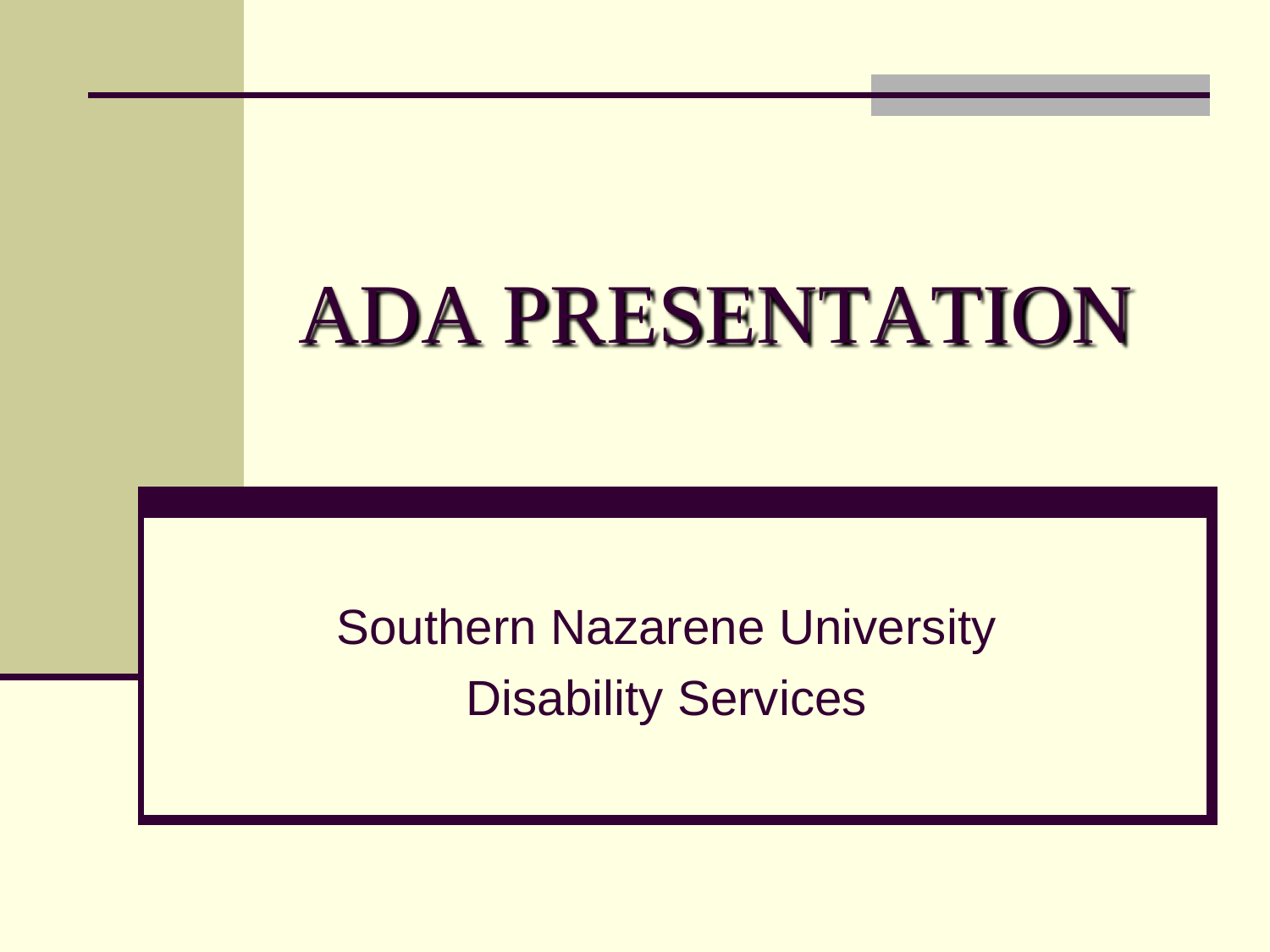What is the Americans with Disabilities Act (ADA) of 1990?

- **According to the ADA, an individual with a disability is defined as a person who:**
	- **(1) has a physical or mental impairment that substantially limits one or more major life activities;** 
		- **Major life activities include but are not limited to walking, seeing, hearing, speaking, breathing, learning, working, caring for oneself, and performing manual tasks.**
	- **(2) has a record of such impairment; or**
	- **(3) is regarded as having such impairment.**
	- **The Americans with Disabilities Act states that services are to be provided to: qualified individuals with a disability who, with or without reasonable modifications to rules, policies or practices, the removal of architectural communication, or transportation barriers, or the provision of auxiliary aids and services, meets the essential eligibility requirements for the receipt of services or the participation in programs or activities provided by a public entity (ADA 42 U.S.C. Sec. 12111).**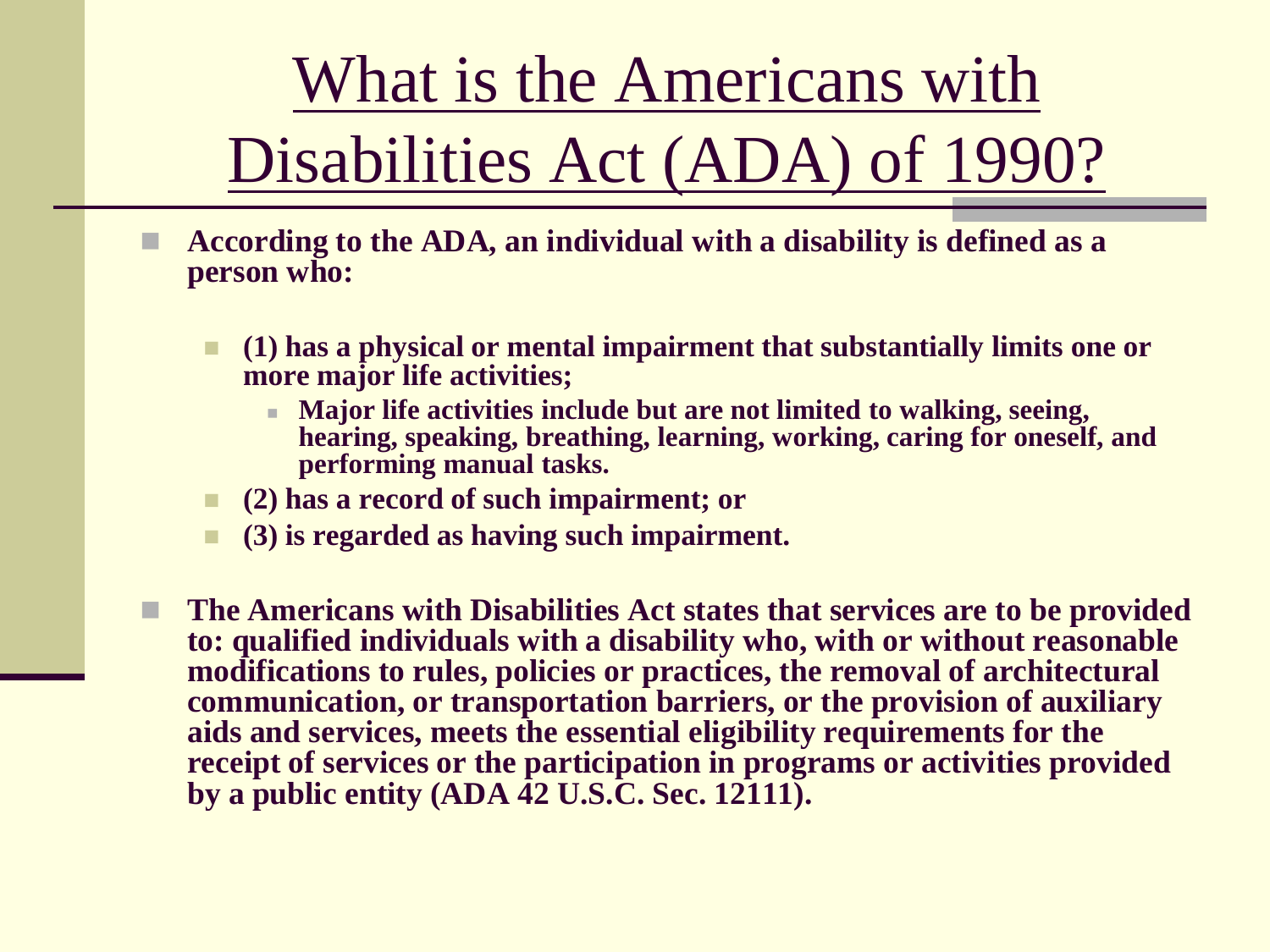### Your role……

- Keep all disability-related information confidential (this includes self-disclosure by the student) and refer the student to the appropriate professional
- Refer to FERPA waiver when dealing with family
- Do not accept disability documentation from a student
	- Do not walk over, send through campus mail, or send with an assistant- have the student hand-deliver to DS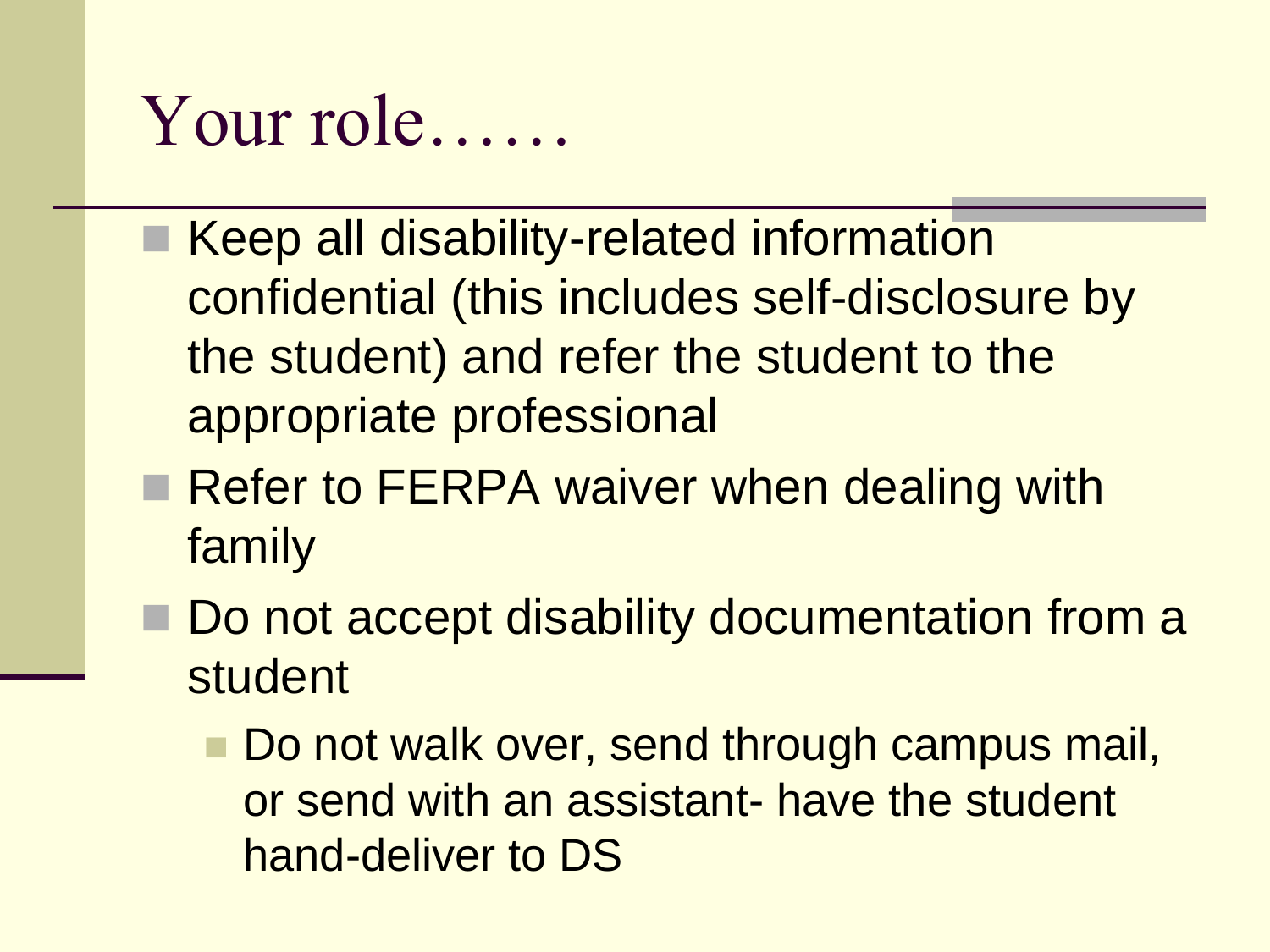### Where do I send them??? LRC- 3rd Floor

#### Academic Center for Excellence- ACE

#### **Academic Resource Center** (ARC)-

Prof. Michelle Bowie, Ext. 6353, [mbowie@snu.edu](mailto:mbowie@snu.edu)

\*tutoring, supplemental instruction, Paper Resource Center, study area

ALL students on campus are served!

#### **Disability Services**

(DS)- Erin Toler, Ext. 6272, [etoler@snu.edu](mailto:etoler@snu.edu)

\*course/housing accommodations, ADA compliance, accessibility issues

Students with disabilities are served. SSS/Disability Study Center available: Mon.- 8-5, 6-10p Tues.-8-5, 6-10 p Wed.- 8-5p Thurs.- 8-5, 6-10 p Fri.- 8-4:45 p

#### **Academic Services**

(AS)- Prof. Wes Lee, Ext. 6547, [wlee@snu.edu](mailto:wlee@snu.edu)

- \* academic counseling/advising, strategy courses
- Serves students who are provisionally admitted and/or on academic probation.

#### **Student Support Services**

(SSS)- Deanna Johnson, Ext. 6557, [djohnson@snu.edu](mailto:djohnson@snu.edu)

\*academic counseling/advising, workshops, cultural events

Students who are first-generation, low-income or disability may be eligible for application.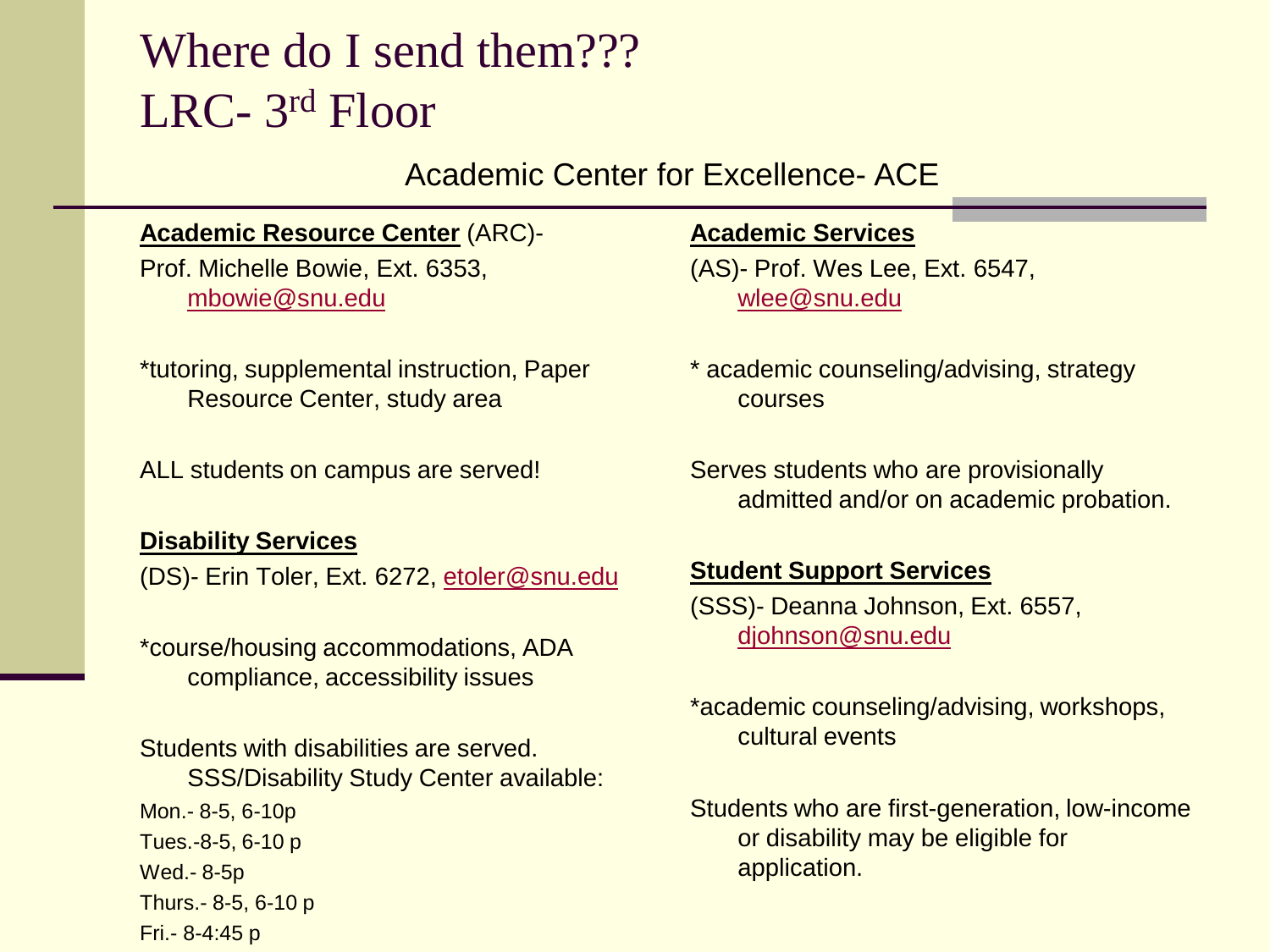## Examples of Disabilities Served:

- **\*Southern Nazarene University, Disability Services serves all students with current documentation of a disability. Current categories of disability include, but are not limited to, the following:**
- **learning disabilities**
- **attention deficit disorders**
- **mobility/orthopedic disabilities**
- **deaf/hearing impairments**
- **blind/visual impairments**
- **head trauma**
- **psychological disabilities**
- **chronic health issues**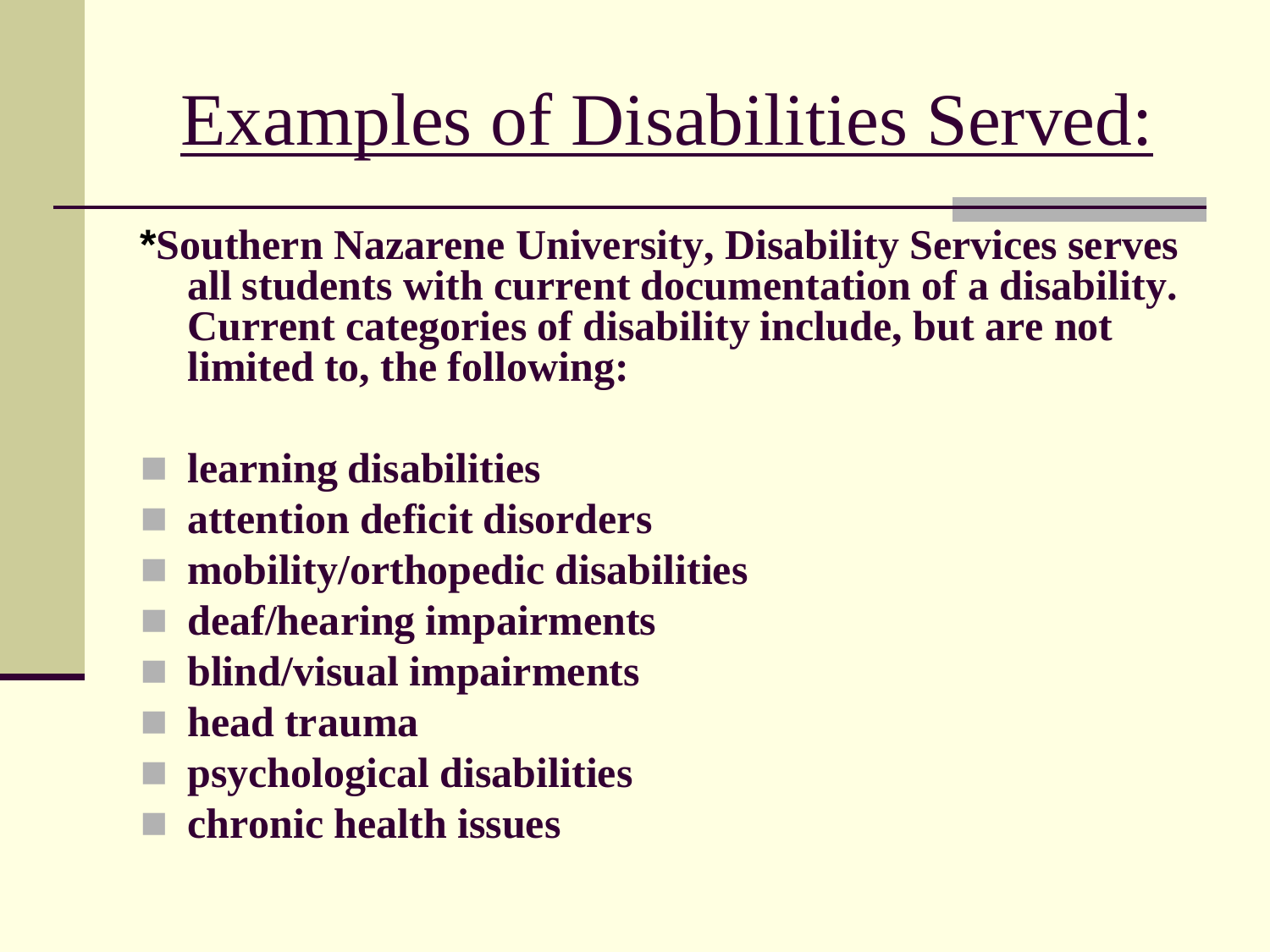### How do students request accommodations?

- Meet with the Director of Disability Services in the Academic Center for Excellence (LRC, Room 319) to identify disability and to request accommodations (must self-identify)
- Provide appropriate documentation of disability at that time-making certain that it is recent and includes information related to the current functional impact of the disability. This is especially necessary for disabilities that are not clearly visible or that can change over time. (3 years, specific recommendations and diagnosis of disability)
- Based on the provided documentation the DDS will then decide what accommodations are appropriate (e.g. physical adjustments, books on tape, note-takers, extended time on exams, housing etc.)
- If a student is dissatisfied with their assigned accommodation(s) they may contest the decision by filling out a Request for Review of Accommodation Form- located in ACE.